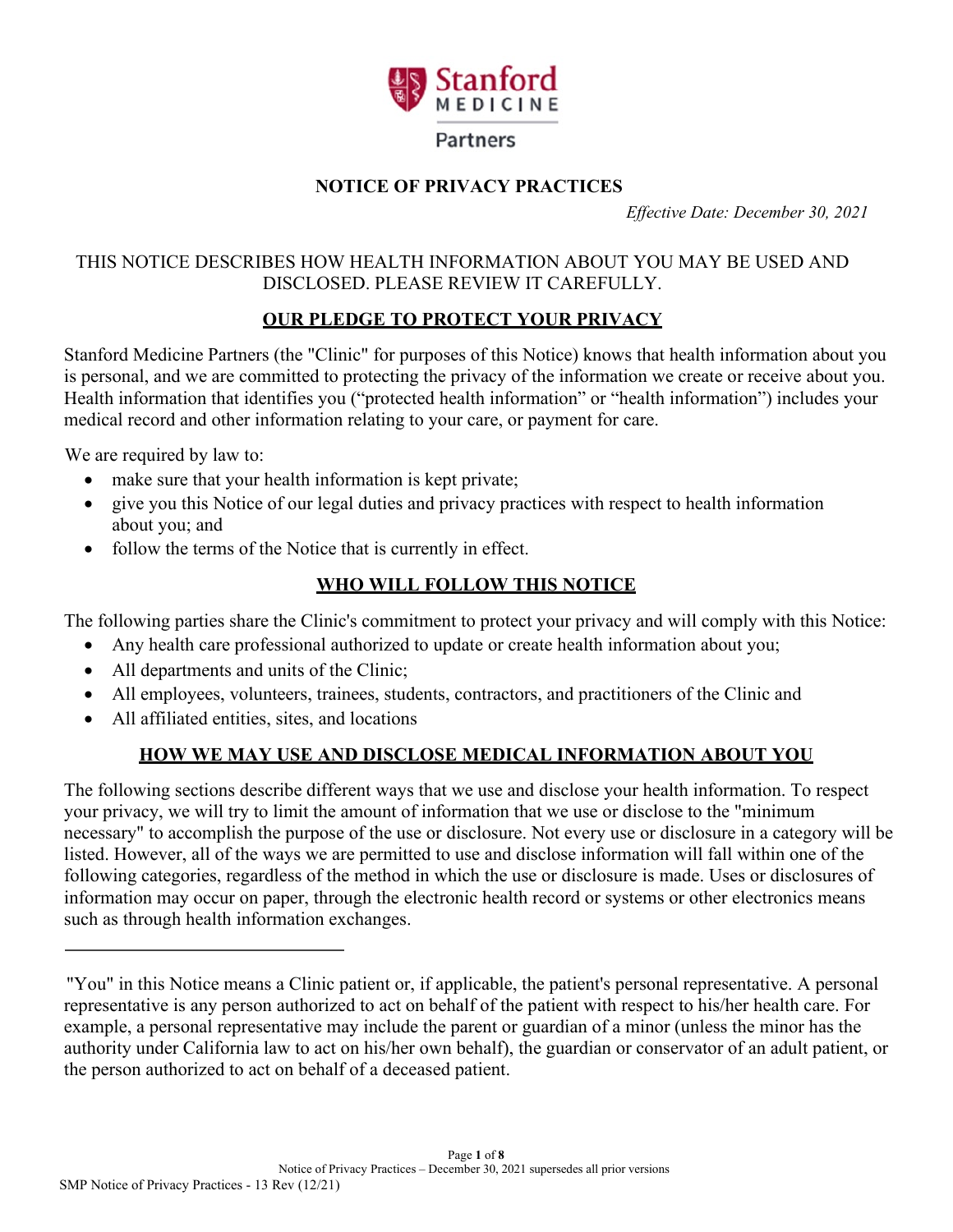## FOR TREATMENT**:**

We may use health information to provide you with medical treatment or services. We may use and share health information about you to doctors, residents, nurses, technicians, medical students, or other Clinic personnel involved in your care. For example, a doctor treating you for a broken leg needs to know if you have diabetes because diabetes can slow the healing process. Different departments of the Clinic, such as schedulers, pharmacy, lab and x-ray, may share your health information to coordinate the services you need.

We may disclose your health information to providers not affiliated with the Clinic to facilitate the care they provide you. For example, we may disclose your health information to specialty physicians for care coordination purposes. Additionally, we may provide access to your health information to affiliated entities and locations, such as an affiliated provider group for care coordination purposes.

Electronic exchange of health information helps ensure better care and coordination of care. The Clinic may participate in health information exchange(s) that allow outside providers who need information to treat you to access your health information through a secure health information exchange.

#### FOR PAYMENT:

We may use and disclose your health information to bill and receive payment for health care services that we, or others, provide for you. This includes uses and disclosures to submit health information to receive payment from your health insurer, HMO ("Health Maintenance Organization"), or other party that pays for some or all of your health care (payor) or to verify that your payor will pay for your health care. We may also tell your payor about a treatment you are going to receive to obtain prior coverage authorization or to determine whether your plan will cover the treatment. For certain services, your permission is needed to release health information and your permission will be asked to do so.

#### FOR HEALTH CARE OPERATIONS:

We may use and disclose health information for health care operations. This includes functions necessary to run the Clinic or assure that all patients receive quality care and includes many support functions such as appointment and procedure scheduling. We may also share your information with affiliated health care providers so that they may jointly perform certain business operations along with the Clinic. For example, we may use medical information to review our treatment and services and evaluate the performance of our staff in caring for you. We may combine medical information about many of our patients to decide what additional services the Clinic should offer, what services are not needed, and whether certain new treatments are effective. We may share information with doctors, residents, nurses, technicians, medical students, clerks and other personnel for quality assurance and educational purposes. We may also compare the health information we have with information from other hospitals or clinics to see where we can improve the care and services we offer.

#### BUSINESS ASSOCIATES:

The Clinic contracts with outside entities that perform business services for us, such as billing companies, management consultants, quality assurance reviewers, accountants, or attorneys. In certain circumstances, we may need to share your health information with a business associate so it can perform a service on our behalf. We will have a written contract in place with the business associate requiring protection of the privacy and security of your health information.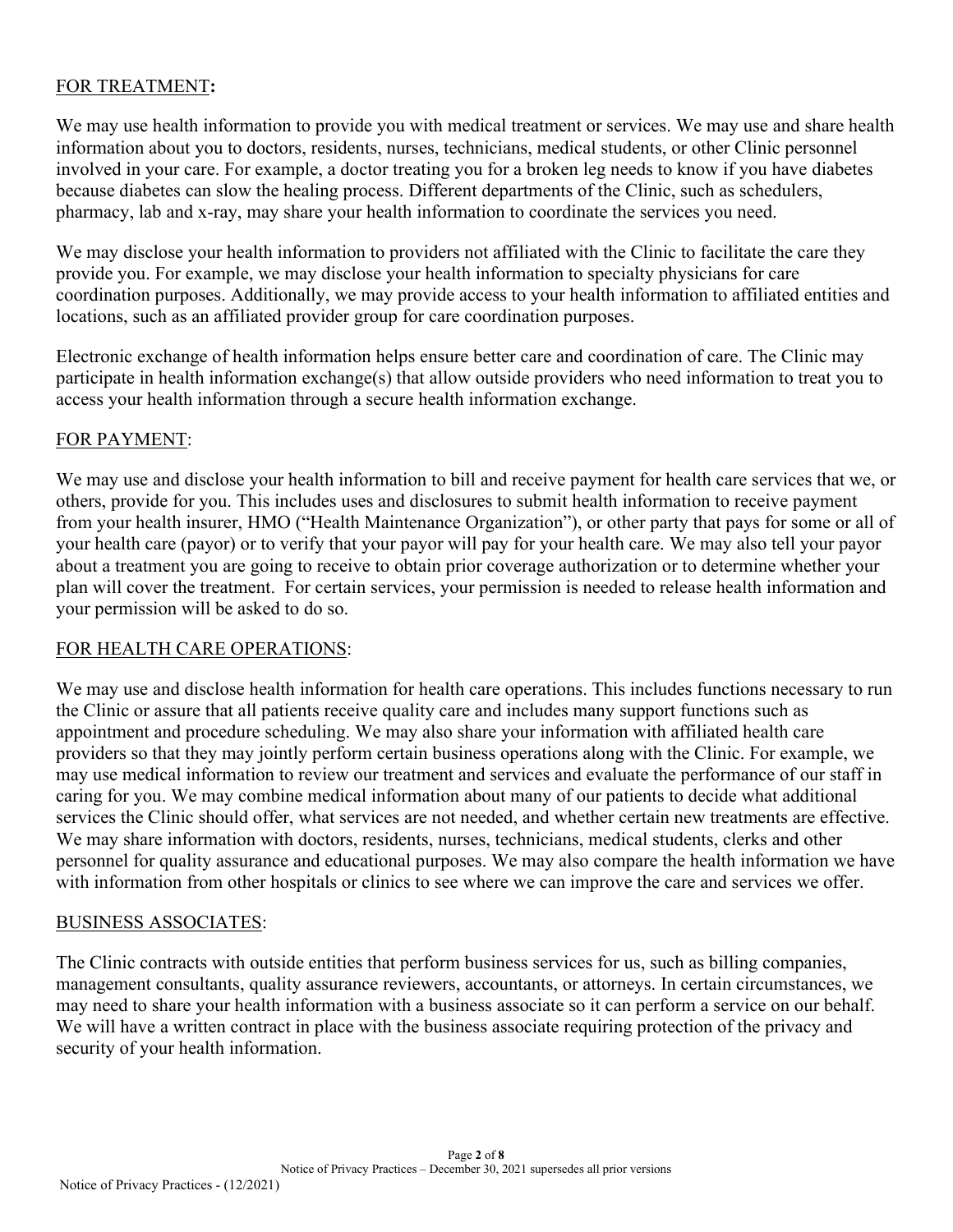### APPOINTMENT REMINDERS AND OTHER COMMUNICATIONS:

We may use and disclose information to contact you as a reminder that you have an appointment for care at the Clinic. We will communicate with you using the information (such as telephone number and email address) that you provide. Unless you notify us to the contrary, we may use the contact information you provide to communicate general information about your care, such as appointment location, department, date, and time.

### TREATMENT OPTIONS AND ALTERNATIVES:

We may use and disclose health information to tell you about, or recommend, possible treatment options or alternatives that may be of interest to you.

### HEALTH-RELATED BENEFITS AND SERVICES:

We may use and disclose health information to tell you about health-related benefits or services that may be of interest to you.

### INDIVIDUALS INVOLVED IN YOUR CARE:

We may release health information about you to a family member or friend who is involved in your care. We may also give information to someone who helps pay for your care. Unless there is a specific written request from you to the contrary, we may also notify a family member, personal representative, or another person responsible for your care about your location and general condition. This does not apply to patients receiving treatment for certain conditions such as substance/alcohol abuse. In addition, we may disclose medical information about you to an organization assisting in a disaster relief effort (such as the Red Cross) so that your family can be notified about your condition, status, and location.

### FUNDRAISING ACTIVITIES

Consistent with applicable state and federal laws, we may provide limited information such as your contact information, provider name and dates of care to Lucile Packard Foundation for Children's Health or Stanford University Office of Medical Development to conduct fundraising activities for the advancement of care and research on behalf of the Clinic.

### RESEARCH:

The Clinic is occasionally involved in studies that may involve your current care or that involve reviews of your medical history. For example, a study may involve an investigational procedure to treat a condition or compare the health and recovery of patients who have received one medication with those who have received another for the same condition. We generally ask for your written authorization before using your medical information or sharing it with others in order to conduct research. Under limited circumstances we may use and disclose your medical information without your authorization. In most of these latter situations, we must obtain approval through an independent review process to ensure that research conducted without your authorization poses minimal risk to your privacy. Researchers may also contact you to see if you are interested in, or eligible, to participate in a study.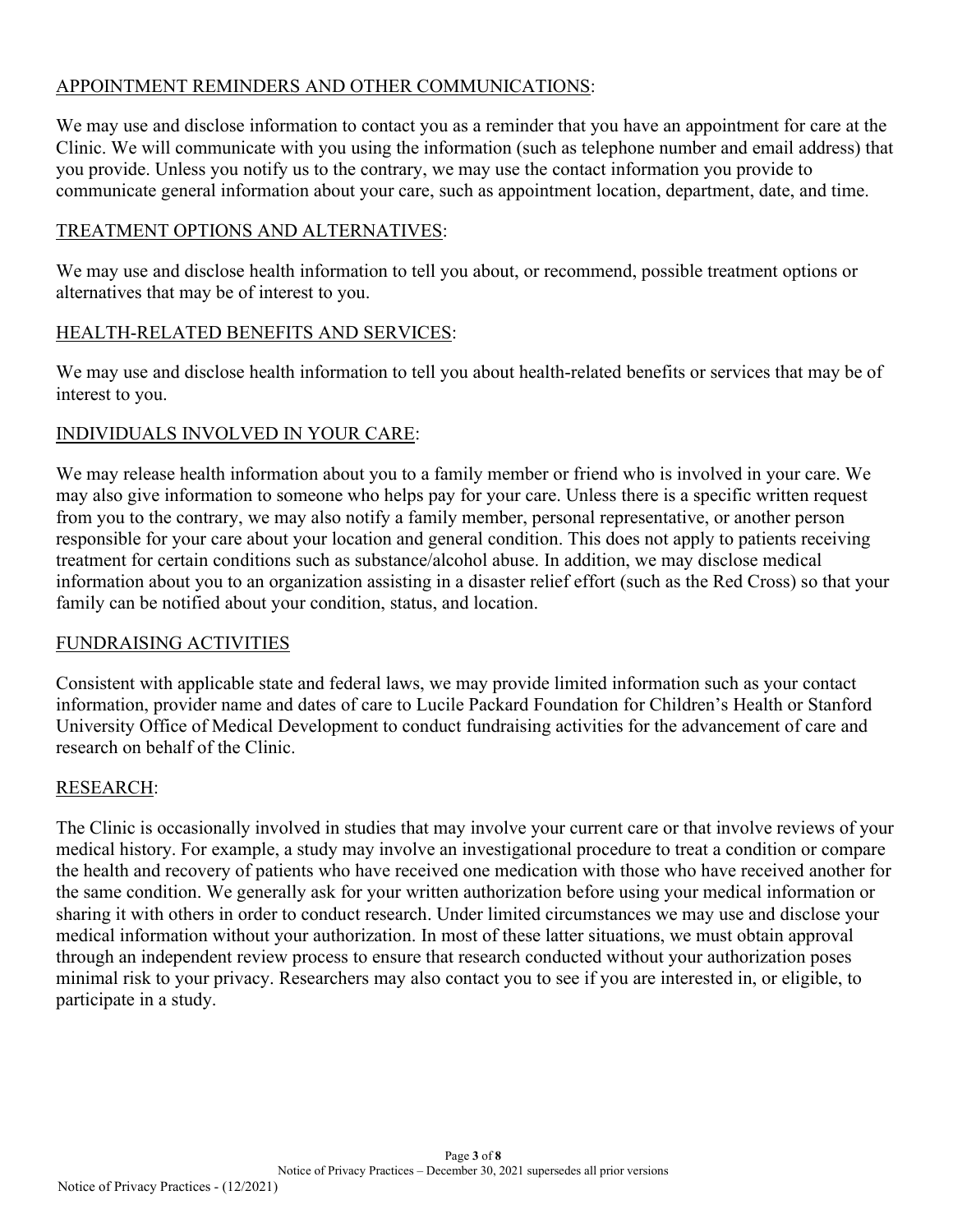## TO PREVENT A SERIOUS THREAT TO HEALTH OR SAFETY:

We may use and disclose certain information about you when necessary to prevent a serious threat to your health and safety or the health and safety of others. However, any such disclosure will only be to someone able to help prevent the threat, such as law enforcement, or to a potential victim. For example, we may need to disclose information to police when a patient reveals that he/she has participated in a violent crime.

## **SPECIAL SITUATIONS THAT DO NOT REQUIRE YOUR AUTHORIZATION**

### WORKERS' COMPENSATION:

We may release health information about you for workers' compensation or similar programs. These programs provide benefits for work-related injuries or illness.

## PUBLIC HEALTH ACTIVITIES:

We may disclose health information about you for public health activities. These activities include, but are not limited to:

- **Preventing or controlling disease, injury or disability;**
- Reporting births and deaths;
- Reporting the abuse or neglect of children, elders and dependent adults
- Reporting reactions to medications or problems with products;
- Notifying you of the recall of products you may be using;
- Notifying a person who may have been exposed to a disease or may be at risk for contracting or spreading a disease or condition;
- Notifying the appropriate government authority if we believe you have been the victim of abuse, neglect or domestic violence. We will only make this disclosure when required or authorized by law; and
- Notifying appropriate state registries, such as the Cancer Prevention Institute of California or the California Emergency Medical Services Authority, when you seek treatment at the Clinic for certain diseases or conditions.

## HEALTH OVERSIGHT ACTIVITIES:

We may disclose health information to a health oversight agency, such as the California Department of Health Services or the Center for Medicare and Medicaid Services, for activities authorized by law. These oversight activities include audits, investigations, inspections, and licensure. These activities are necessary for the government to monitor the health care system, government programs, and compliance with civil rights laws.

### LAWSUITS AND DISPUTES:

If you are involved in a lawsuit or a dispute, we may disclose your health information in response to a court or administrative order. We may also disclose health information about you in response to a subpoena, legally enforceable discovery request, or other lawful process by someone else involved in the dispute.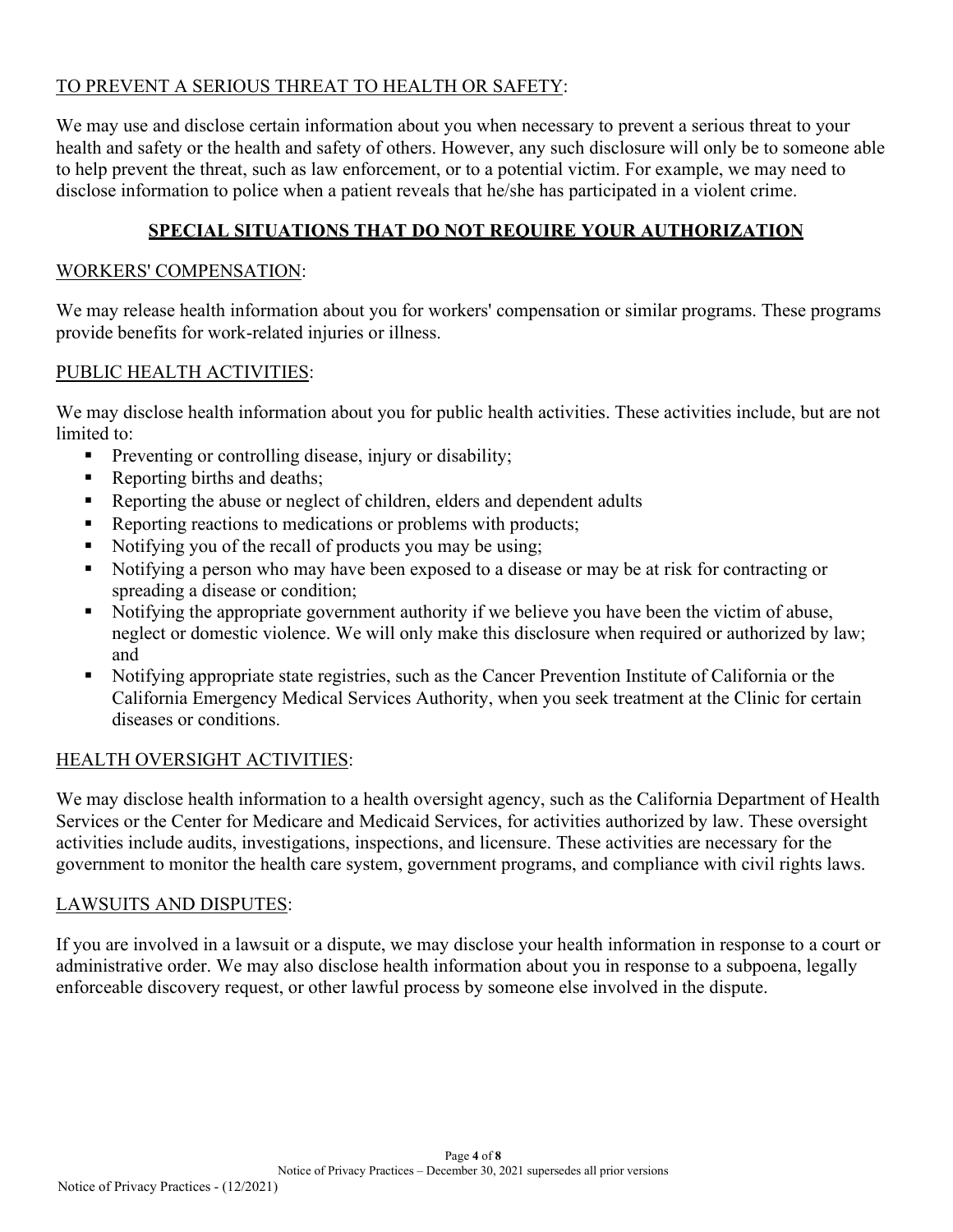## LAW ENFORCEMENT:

We may release health information at the request of law enforcement officials in the following limited circumstances:

- In response to a court order, subpoena, warrant, summons or similar process;
- To identify or locate a suspect, fugitive, material witness, or missing person;
- About the victim of a crime if, under certain limited circumstances, the victim is unable to consent;
- About a death we believe may be the result of criminal conduct:
- About criminal conduct at the Clinic; and
- In an emergency to report a crime, the location of the crime or victims, or the identity, description or location of the person who committed the crime.

### CORONERS, MEDICAL EXAMINERS AND FUNERAL DIRECTORS:

We may release medical information to a coroner or medical examiner. This may be necessary to identify a deceased person or determine the cause of death. We may also release health information about patients of the Clinic to funeral directors as necessary to carry out their duties with respect to the deceased.

#### ORGAN AND TISSUE DONATION:

We may release health information to organizations that handle organ, eye, or tissue procurement or transplantation, as necessary to facilitate organ or tissue donation. The procurement or transplantation organization needs your authorization for any actual donations.

#### MILITARY AND VETERANS:

If you are a member of the armed forces, we may release health information about you as required by military command authorities. We may also release health information about foreign military personnel to the appropriate foreign military authority.

### NATIONAL SECURITY AND INTELLIGENCE ACTIVITIES:

Upon receipt of a request, we may release health information to authorized federal officials for intelligence, counterintelligence, and other national security activities authorized by law. We will only provide this information after the Privacy Officer has validated the request and reviewed and approved our response.

#### INMATES:

If you are an inmate of a correctional institution or under the custody of a law enforcement official, we may release health information about you to the correctional institution or law enforcement official. This release may be necessary for the institution to provide you with health care, to protect your health and safety or the health and safety of others, or for the safety and security of the correctional institution.

### OTHER USES OR DISCLOSURES REQUIRED BY LAW:

We will also disclose health information about you when required to do so by federal, state or local laws that are not specifically mentioned in this notice.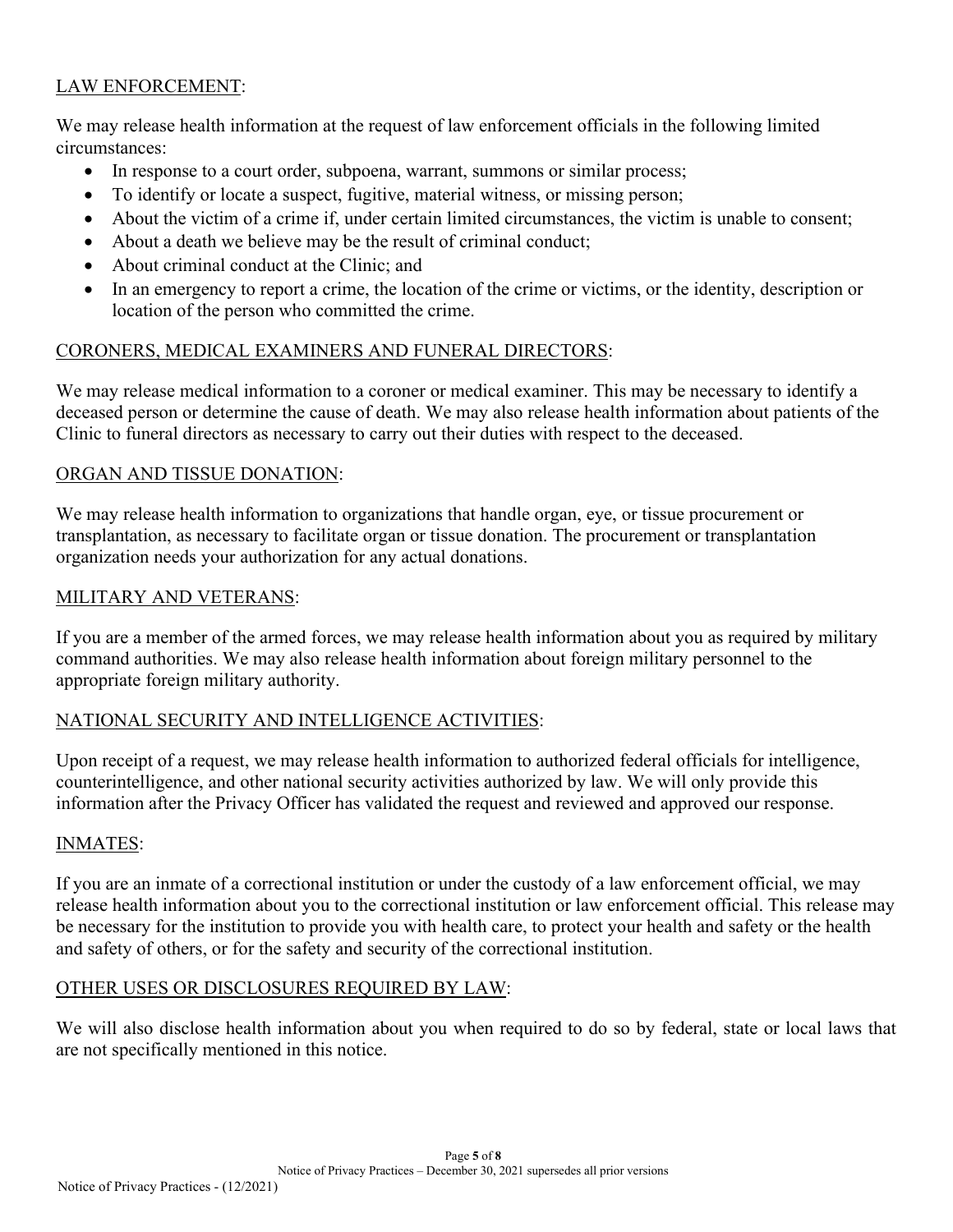## **SITUATIONS THAT REQUIRE US TO OBTAIN YOUR AUTHORIZATION**

For uses and disclosures not described above, we must first obtain your authorization. For example, the following uses and disclosures will only be made with your authorization:

- uses and disclosures for marketing purposes;
- uses and disclosures that constitute the sale of Protected Health Information;
- most uses and disclosures of psychotherapy notes; and
- other uses and disclosures not described in this notice.

# **YOUR RIGHTS REGARDING MEDICAL INFORMATION ABOUT YOU**

You have the following rights regarding the health information we maintain about you:

## RIGHT TO INSPECT AND OBTAIN A COPY OF YOUR MEDICAL RECORD:

You have the right to inspect and obtain a paper or electronic copy of health information that may be used to make decisions about your care. Usually this includes your medical and billing records but may not include some mental health information. We reserve the right to charge a fee to cover the cost of providing your records to you.

## RIGHT TO REQUEST CORRECTION/ADDENDUM TO YOUR MEDICAL RECORD:

Appropriate written request for correction/addendum must be filed with the Health Information Management Services Department:

- $\checkmark$  Correction: If you believe that health information the Clinic has on file about you is incorrect or incomplete, you may ask us to correct the health information in your records. If your medical information is accurate and complete, or if the information was not created by the Clinic, we may deny your request; however, if we deny any part of your request, we will provide you with a written notice of our reasons for doing so.
- $\checkmark$  Addendum: Even if the correction is denied, an adult Clinic patient who believes an item or statement in his/her medical record is incorrect or incomplete has the right to provide the Clinic with a written addendum to his/her record.

## RIGHT TO AN ACCOUNTING OF DISCLOSURES:

You have the right to request an "accounting of disclosures" which is a list describing how we have shared your health information with outside parties. This accounting is a list of the disclosures we made of your health information after April 14, 2003 for purposes other than treatment, payment and health care operations, and certain other purposes consistent with the law. You may request an accounting of disclosures up to six years before the date of your request. If you request an accounting more than once during a twelve-year period, we will charge a reasonable fee.

# RIGHT TO REQUEST RESTRICTIONS:

You have the right to request restrictions on certain uses or disclosures of your health information. For example, you may request that we not disclose information about a procedure you had. Requests for restrictions must be in writing and forms are available at registration areas. In most cases, we are not required to agree to your requested restriction. However, if we do agree, we will comply with your request unless the information is needed to provide you emergency treatment or comply with the law. If we cannot accommodate your request, we will notify you in writing explaining why we cannot do so.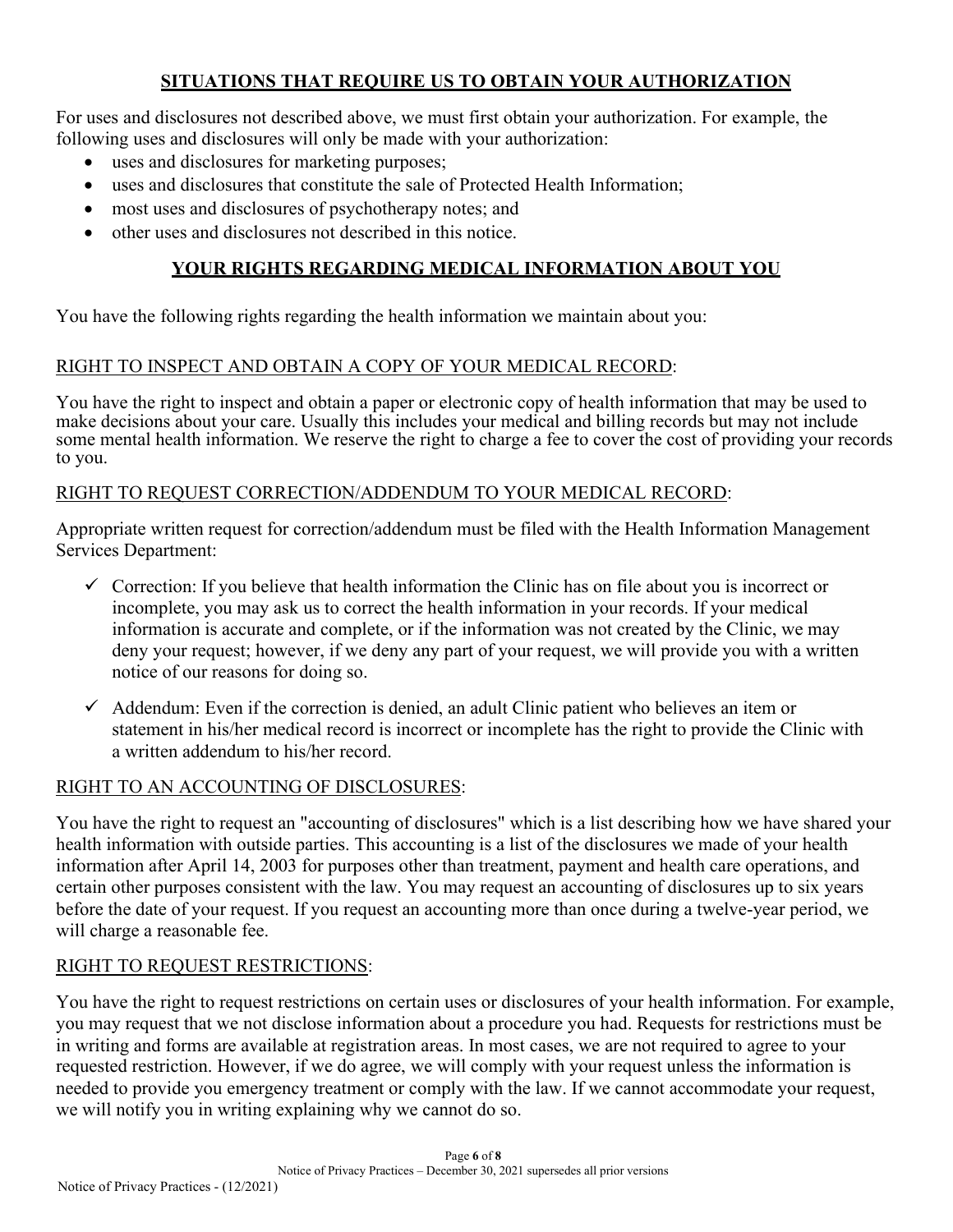We are legally required to accept certain requests not to disclose health information to your health plan for payment or health care operations purposes as long as you have paid out-of-pocket and in full in advance of the particular service. If the service or item is part of a set of related services, and you wish to restrict disclosures for the set of services, you must pay in full for all related services. Please notify the scheduling person so that we can fully accommodate your request. We will comply with the request unless otherwise required by law.

### RIGHT TO REQUEST CONFIDENTIAL COMMUNICATIONS:

You have the right to request that we communicate with you about health matters in a certain way or at a certain location. For example, you can ask that we only contact you at work, rather than at your home. We will not ask you the reason for your request, and we will make our best effort to accommodate all reasonable requests. Requests must be in writing using forms available at the clinic registration area.

#### RIGHT TO OPT-OUT OF FUNDRAISING COMMUNICATIONS:

As part of fundraising activities, the Lucile Packard Foundation for Children's Health or the Stanford University Office of Medical Development may contact you to make you aware of giving opportunities for the Medical Center. You have the right to request to opt-out of receiving fundraising communications. Fundraising communications will include information about how you can opt-out from receiving future fundraising communications.

### RIGHT TO RECEIVE NOTIFICATION OF A BREACH OF YOUR HEALTH INFORMATION:

The Clinic is committed to safeguarding your health information and proactively works to prevent health information breaches from occurring. If a breach of unsecured health information occurs, we will notify you in accordance with applicable state and federal laws.

## RIGHT TO A COPY OF THIS NOTICE UPON REQUEST:

You have the right to a copy of this Notice. It is available in registration areas.

## **OTHER USES OF MEDICAL INFORMATION**

Other uses and disclosures of medical information not covered by this Notice, or the laws that apply to us, will be made only with your written authorization. If you provide us authorization to use or disclose medical information about you, you may revoke that authorization, in writing, at *any* time. If you revoke your authorization, we will no longer use or disclose medical information about you for the activities covered by the authorization, except if we have already acted in reliance on your permission. We are unable to take back any disclosures we have already made with your authorization, and that we are required to retain our records of the care that we provided to you.